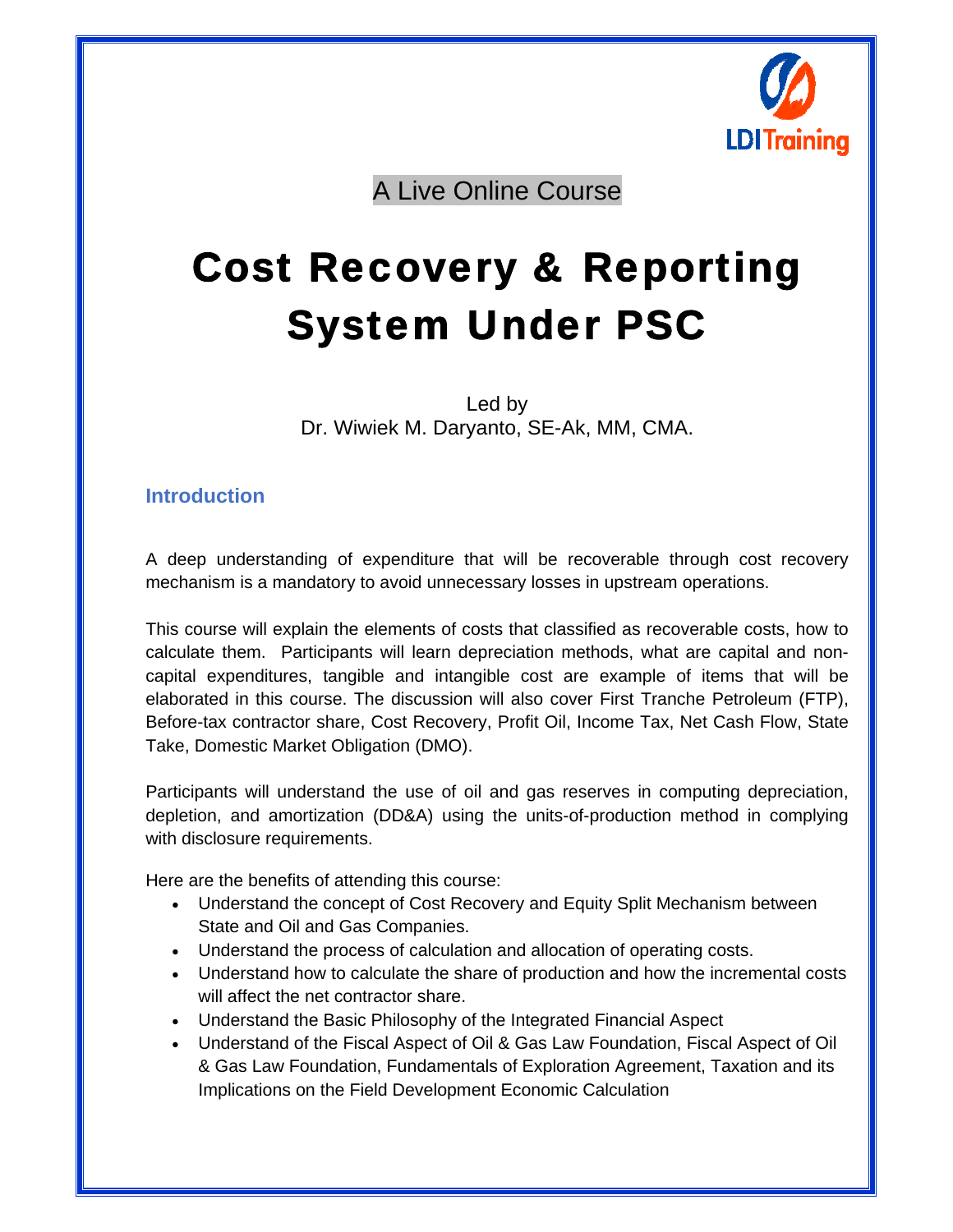

## **Course Contents**

- **•** Petroleum Operation Investment Consideration
	- Economic Consideration of Exploration Aspect
	- Field Development
	- Field Operation
	- Selling Price Issue
	- Income Sharing Issue
- Principals in Oil & Natural Gas Exploration Agreement
	- Land Acquisition
	- Control Mechanism of Host Country Operation
	- Mineral Right Ownership
- Financial Aspect of Oil & Gas Law Foundation and Land Acquisition Process
- Production Sharing Contracts
	- **Basic Principals**
	- Management Control
	- Financial Aspect
	- Accounting Procedure
- Development of Production Sharing Contract Generation
	- Concession Agreement
	- Work agreement Contract
	- **Production Sharing Contract**
	- Technical Assistance Contract
	- Contract Production Sharing
	- Joint Operating Agreement
- Financial and Economic Aspects of Production Sharing Contracts
	- First Tranche Petroleum (FTP)
	- Investment Credit
	- Domestic Market Obligation (DMO)
	- Income sharing
	- Operation Costs
- Comparison of Accounting Methods
	- Successful Effort
	- **Full Costing**

 $\overline{a}$ 

**Production Sharing Contract**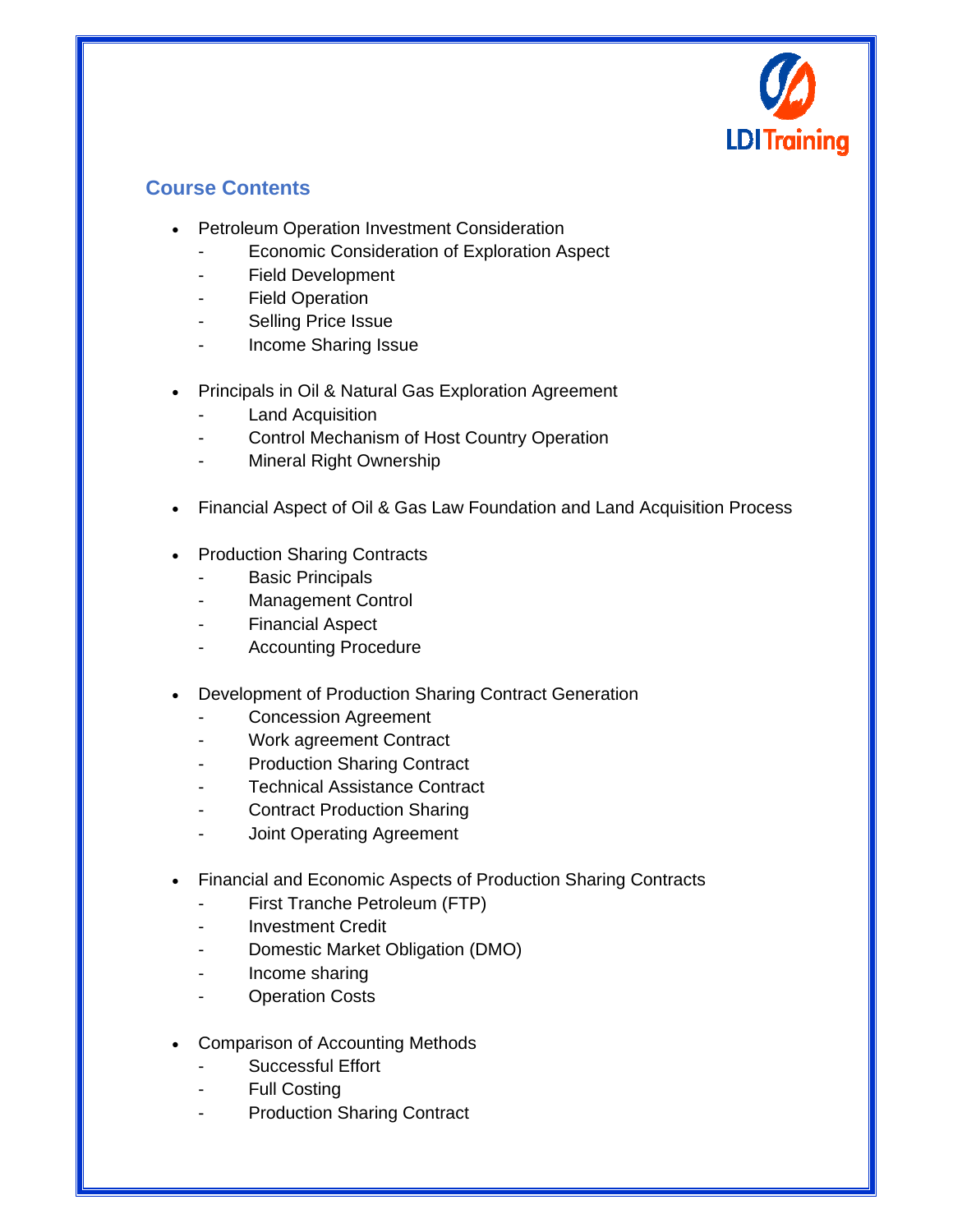

- Incentive Package and its Implication
- Oil & Gas Mining Taxation
- Case Study

## **Your Course Leader**

**Dr. Wiwiek Mardawiyah Daryanto, S.E., Ak., MM., CMA** is an expert in accounting and finance. She has a Doctoranda degree in accountancy from the University of Gadjah Mada, Master of Management from the University of the Philippines and a Doctoral degree from Institute Pertanian Bogor.

She is a Certified Management Accountant from the Institute of Certified Management Accountant, Australia, and has an Education Certificate for Lecturers and Assistant Professor.

She has more than 25 years of experience in consulting and teaching at universities, conducting public training and teaching business professionals. She is currently Director of Research & Community Empowerment Center Faculty Member of IPMI International Business School Jakarta - Indonesia

She has been teaching for LDI Training since 1995. Her major areas of interest are in Accounting, Financial Management, International Finance, Agribusiness Management and PSC Accounting for Oil and Gas Industry.

## **Course Delivery**

- This is a live online course delivered via Zoom from 9:00 to 15:00 WIB.
- Participants need to prepare a computer to join this program.
- Participants will receive the course manual before the training begins.
- Participants will receive a certificate after the training is complete.

## **Two ways to register:**

- 1. Register online on www.lditraining.com
- 2. Email your enrollment message to **Iditrain@indo.net.id**